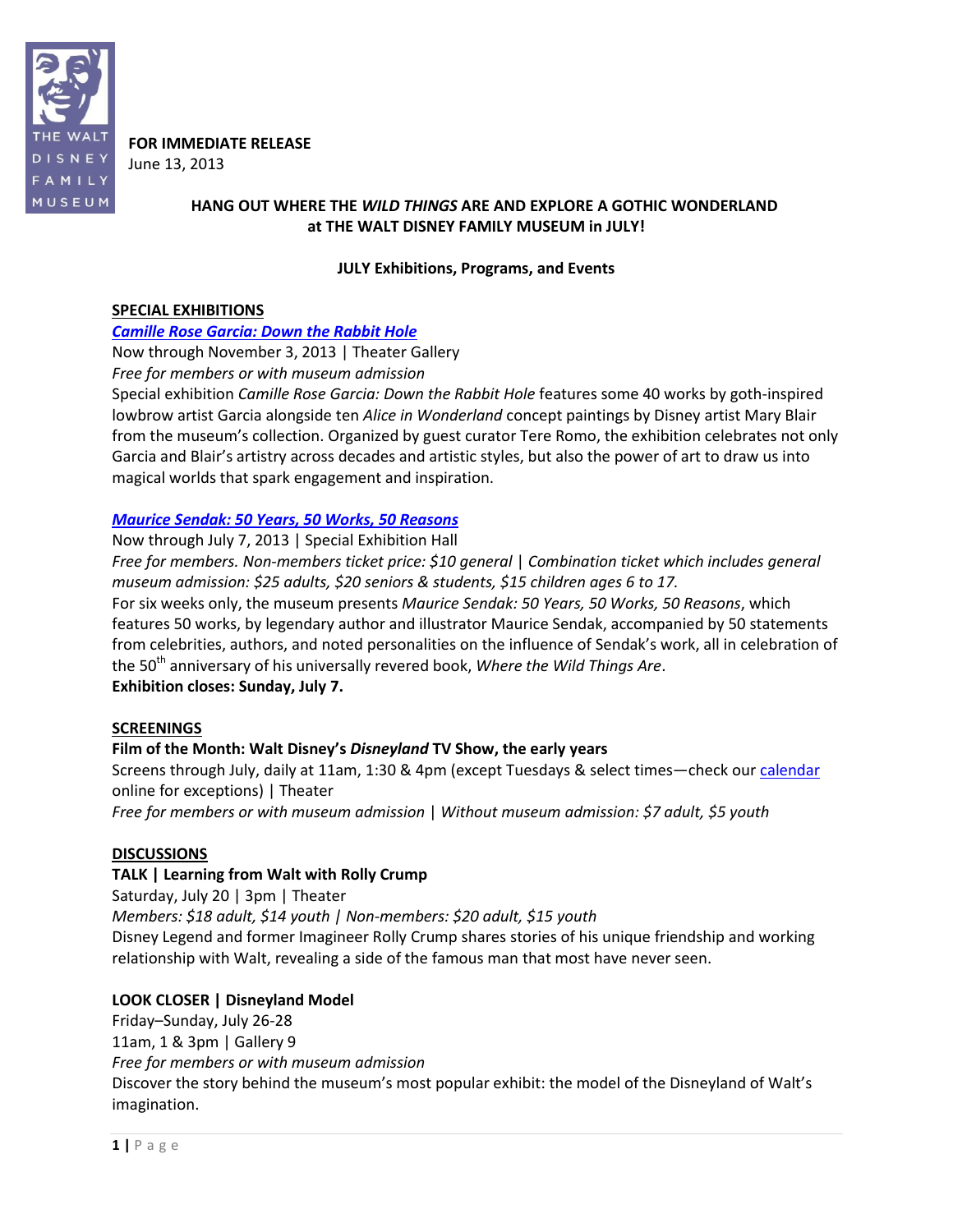# **CLASSES & ACTIVITIES**

#### **OPEN STUDIO | DIY Attraction Design**

Saturday & Sunday, July 6–7 & 13–14 | 1–4pm | Learning Center *Free for members or with museum admission* Join museum volunteer, local high school student, and aspiring creative designer Ruben Raygoza to invent your own attraction using simple materials and a little imagination

#### **LEARN FROM THE MASTERS | Creating Drama in Illustration, Workshop with Julie Downing**

Saturday, July 20 | 10am–12:30pm| Learning Center *Members: \$55 | Non-member: \$60 adult, \$45 student (valid student ID required)* Acclaimed children's book author and illustrator Julie Downing returns for a workshop exploring how components such as shape, color, and composition in illustration engage a reader emotionally. Participants will examine the use of graphic shapes and create a dramatic illustration from a familiar fairy tale.

**About the Instructor:** [Julie Downing](http://www.juliedowning.com/) has written and or illustrated over 40 books for children. Her books have received many awards including a Parent's Choice Award, Bank Street College of Education Silver Medal, and a NY Public Library Best Books award. She is a graduate of the Rhode Island School of Design and currently teaches Watercolor and Children's Book Illustration to both graduate and undergraduate students at the Academy of Art University in San Francisco. Her latest book, *First Mothers*, a biography of all the mothers of the presidents, was published in September 2012 by Clarion Books. She is currently working on a book about best friends, who just happen to be a mummy and a vampire.

#### **# # #**

#### **ABOUT THE MUSEUM**

The Walt Disney Family Museum presents the fascinating story and achievements of Walt Disney, the man who raised animation to an art, transformed the film industry, tirelessly pursued innovation, and created a global and distinctively American legacy. Opened in October 2009, the 40,000 square foot facility features the newest technology and historic materials and artifacts to bring Disney's achievements to life, with interactive galleries that include early drawings and animation, movies, music, listening stations, a spectacular model of Disneyland, and much more.

| Hours:   | 10am to 6pm, Wednesdays through Monday; closed on Tuesdays and the following<br>public holidays: New Year's Day, Thanksgiving, and Christmas Day.                                                    |
|----------|------------------------------------------------------------------------------------------------------------------------------------------------------------------------------------------------------|
| Tickets: | Free for members   Non-members: \$20 adults, \$15 seniors and students, \$12 youth<br>under 17, free for children 5 and under                                                                        |
|          | Special ticket price for Maurice Sendak: \$10 general.<br>Special combination ticket which includes general museum admission: \$25 adults;<br>\$20 seniors and students; \$15 children ages 6 to 17. |
| Where:   | 104 Montgomery Street, The Presidio of San Francisco, San Francisco, CA 94129<br>415-345-6800                                                                                                        |